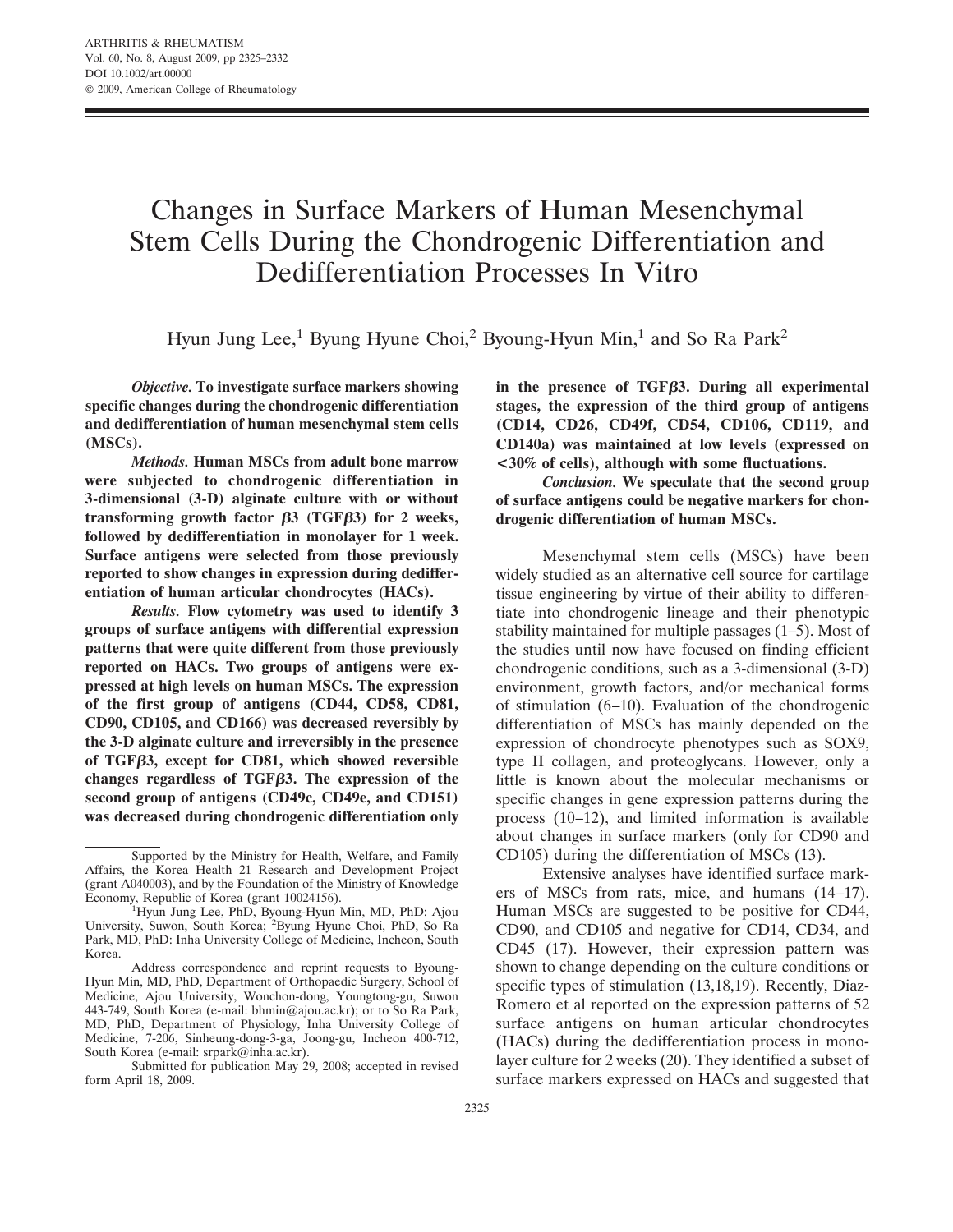

**Figure 1.** The experimental plan. **A,** Human mesenchymal stem cells (MSCs; [hMSC]) were subjected to 3 experimental steps for cell proliferation (I), chondrogenic differentiation (II), and dedifferentiation (III). Human MSCs were subjected to chondrogenic differentiation in 3-dimensional (3-D) alginate culture with or without (None) transforming growth factor  $\beta$ 3 (TGF $\beta$ 3) for 2 weeks. After alginate culture, recovered cells were then cultured as monolayer for 1 week to induce dedifferentiation of cells. **B,** During the experimental stages, expression of chondrogenic markers (type II collagen [Col II], aggrecan, and SOX9) was examined by reverse transcriptase–polymerase chain reaction analysis. **C,** The protein level of type II collagen during the differentiation and dedifferentiation stages was examined by Western blot analysis, with  $\beta$ -actin used as an internal control.

HACs had reverted to a primitive stem cell phenotype after dedifferentiation based on the induced expression of some human MSC markers, such as CD10, CD90, CD105, and CD166. The expression of some surface antigens, such as CD14, CD49a, CD54, and CD106, was also shown to be reduced along with the dedifferentiation process in their experiment. It is not clear, however, if these antigens can be regarded as specific markers for active chondrocytes or for the chondrogenic differentiation of stem cells.

In the present study, we investigated changes in the expression of surface antigens on human MSCs during the chondrogenic differentiation and dedifferentiation processes in order to enhance the understanding of phenotypic changes during these processes and to identify specific markers for differentiated chondrocytes. Human MSCs from the bone marrow were subjected to the following 3 conditions: 1) expansion in monolayer culture until passage 3, 2) chondrogenic differentiation in 3-D alginate culture for 2 weeks, and 3) dedifferentiation in monolayer culture for 1 week (Figure 1A). The expression pattern of selected surface markers reported by Diaz-Romero et al (20) was examined during these processes.

## **MATERIALS AND METHODS**

**Isolation and culture of human bone marrow MSCs.** With informed consent, bone marrow samples were obtained from trabecular bones of 3 hematologically normal patients undergoing routine total hip replacement surgery. The patients had a mean age of 64 years (range 55–73 years). Primary culture of bone marrow stromal cells was performed as previously described (21). Briefly, marrow cells were isolated from trabecular bone marrow samples in Dulbecco's phosphate buffered saline (PBS) (Gibco BRL, Carlsbad, CA) and harvested by centrifugation at 500*g* for 5 minutes at room temperature. The cell pellet was resuspended in 10 ml  $\alpha$ -minimum essential medium ( $\alpha$ -MEM) supplemented with 10% fetal bovine serum (FBS) and passed through nylon mesh (90- $\mu$ m pore size; Lockertex, Warrington, UK). Aliquots of cell suspensions were diluted with 0.4% (weight/volume) trypan blue, and the number and viability of cells were determined. Cells  $(1.5 \times 10^7)$  were plated on a 150-mm culture plate and incubated at 37°C in a 5%  $CO<sub>2</sub>$  atmosphere. After 6 days, nonadherent hematopoietic cells were removed, and the MSCs on the culture plate were replenished with fresh medium supplemented with 10% FBS. The medium was changed twice per week thereafter. The cells were expanded in a monolayer culture until passage 3 with an interval of  $\sim$  1–2 weeks for each passage, after which they were moved to a 3-D culture for chondrogenic differentiation.

**Chondrogenic differentiation of human MSCs in alginate layer culture.** The alginate layer culture of human MSCs was performed as described previously (9,22). Human MSCs were suspended in 2% alginate (Sigma, St. Louis, MO) solution at a density of  $2 \times 10^6$ /ml. The cell/alginate mixture was added slowly in a 12-well Transwell insert and spread evenly over the surface. The Transwell was then immersed in 1 ml of sterile 102 m*M* CaCl<sub>2</sub> for 10 minutes. The human MSC/ alginate layer was washed twice with 0.15*M* NaCl for 10 minutes each and once with serum-free chondrogenic defined medium containing high-glucose Dulbecco's modified Eagle's medium (DMEM), ITS supplement (1.0 mg/ml insulin from bovine pancreas, 0.55 mg/ml human transferrin, and 0.5  $\mu$ g/ml sodium selenite), 50  $\mu$ g/ml L-ascorbic acid 2-phosphate, 100 n*M* dexamethasone, 40  $\mu$ g/ml proline, 1.25 mg/ml bovine<br>serum albumin and 100  $\mu$ g/ml sodium pyruvate (all from serum albumin, and 100  $\mu$ g/ml sodium pyruvate (all from Sigma) (23). The human MSC/alginate layers were then moved to 35-mm culture dishes and overlaid with serum-free chondrogenic defined medium. The samples were cultured at 37°C in a  $5\%$  CO<sub>2</sub> atmosphere for 2 weeks for chondrogenic differentiation, with or without treatment with transforming growth factor  $\beta$ 3 (TGF $\beta$ 3). Samples were treated with 10 ng/ml TGF $\beta$ 3 (R&D Systems, Minneapolis, MN) at the time of media change.

**Dedifferentiation of differentiated cells in a monolayer culture.** After chondrogenic differentiation for 2 weeks, the alginate layer cultures were washed twice with 0.15*M* NaCl and incubated in 3 volumes of 55 m*M* sodium citrate solution at 37°C for 15 minutes to dissolve the layer. The cells recovered were harvested by centrifugation at 1,500*g* for 5 minutes and were replated on a monolayer culture in high-glucose DMEM supplemented with  $10\%$  FBS for 7 days.

**Reverse transcriptase–polymerase chain reaction (RT-PCR).** Total RNA was extracted from cells using TRIzol reagent (Invitrogen, Carlsbad, CA). For the alginate culture,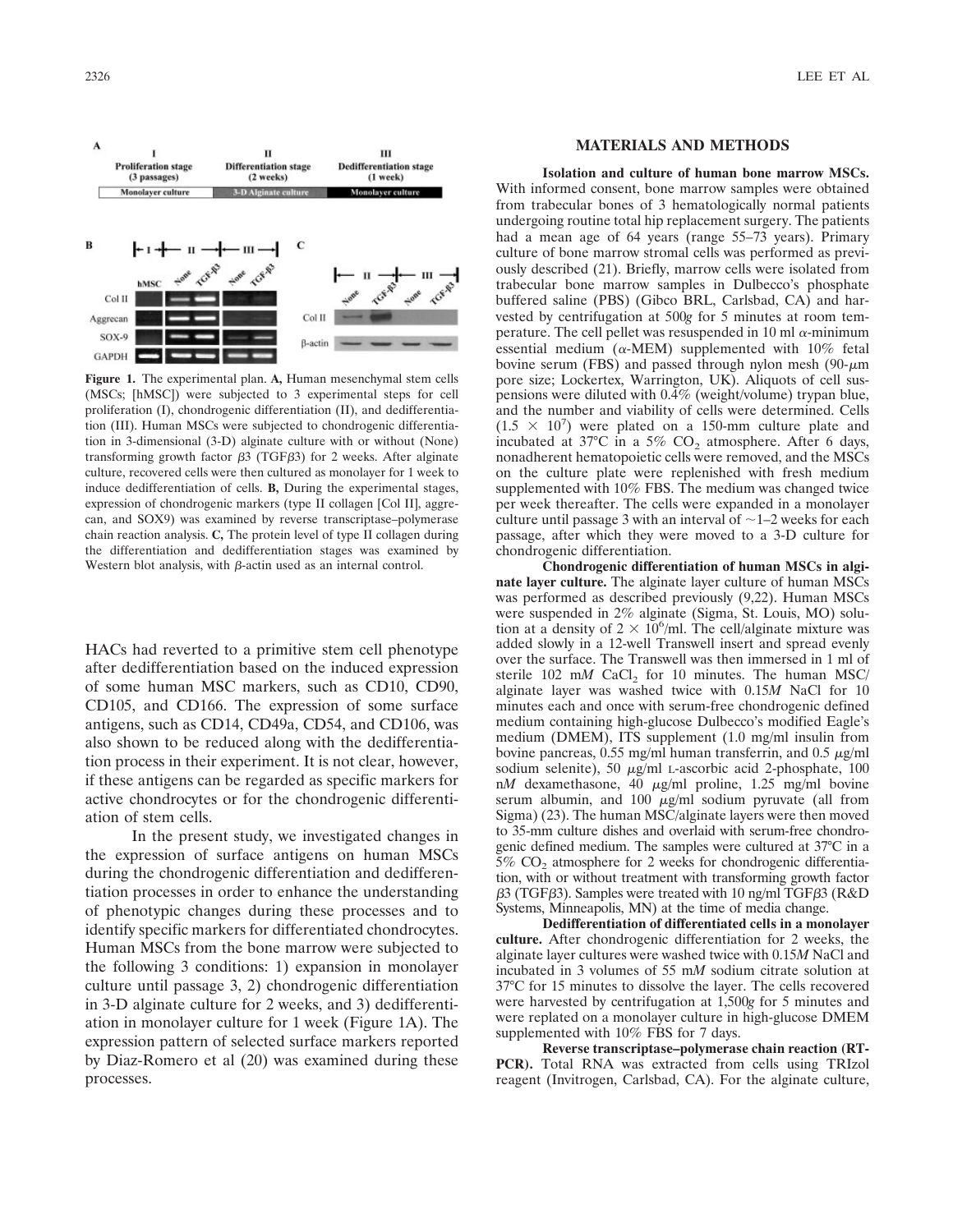cells were first recovered from the alginate layer as described above. A total of 1  $\mu$ g RNA was used for the first-strand complementary DNA (cDNA) synthesis using the Superscript First Strand Synthesis System (Roche, Indianapolis, IN), and 2  $\mu$ g of the synthesized cDNA was used for PCR. Sequences of specific primers were as follows: SOX9, 5'-CACACAGCTCACTCGACCTTG-3' (sense) and 5'-TTCGGTTATTTTTAGGATCATCTCG-3 (antisense); type II collagen, 5'-GATATTGCACCTTTGGACAT-3' (sense) and 5'-CCCACAATTTAAGCAAGAAG-3' (antisense); and aggrecan, 5'-GAAAGGTGTTGTGTTCCACT-3' (sense) and 5-GTCATAGGTCTCGTTGGTGT-3 (antisense). GAPDH (5'-GGACATGAGTCCTTCCACGAT-3' [sense] and 5'-GGTGAAGGTCGGAGTCAACGG-3' [antisense]) was used as an internal control. To exclude the possibility of genomic DNA contamination, RT-PCR was also carried out using total RNA without RT.

**Western blot analysis.** Cell extracts were prepared using a lysis buffer (40 m*M* Tris HCl [pH 8.0], 120 m*M* NaCl,  $0.5\%$  Nonidet P40, 100  $\mu$ g/ml phenylmethylsulfonyl fluoride, and 2  $\mu$ g/ml each of aprotinin, pepstatin, and leupeptin). The total amount of proteins was determined using the bicinchoninic acid assay (Sigma). The proteins were separated on an 8% sodium dodecyl sulfate polyacrylamide gel and transferred onto nitrocellulose membranes (Protran; Schleicher & Schuell, Keene, NH). After blocking, the blots were incubated overnight at 4°C with primary antibodies to type II collagen (Chemicon, Temecula, CA). The blots were then incubated with horseradish peroxidase–conjugated goat anti-mouse IgG for 1 hour at room temperature. Immunoreactive signals were detected using an enhanced chemiluminescence kit (Amersham, Piscataway, NJ).

**Flow cytometry.** Cells recovered from monolayer or alginate culture were washed twice in PBS. Single-cell suspensions in PBS ( $1 \times 10^6$  cells/20  $\mu$ l) were stained at 4°C for 40 minutes with antibodies to CD14, CD26, CD44, CD49c, CD49e, CD49f, CD54, CD58, CD81, CD90, CD105, CD106, CD119, CD140a, CD151, or CD166 according to the manufacturers' instructions. Isotype IgG was used as a negative control. All antibodies were purchased from BD PharMingen (San Jose, CA) except for CD105, which was purchased from Ancell (Bayport, MN). Detailed information about the antibodies we used is available on our Web site (www.cellntissue. com). The cells were then washed 3 times with 0.5 ml PBS and resuspended in 0.5 ml 2% paraformaldehyde in PBS for fixing. The cells were subjected to flow cytometry using a FACScan instrument and CellQuest software (Becton Dickinson Immunocytometry Systems, San Jose, CA).

## **RESULTS**

Chondrogenic differentiation and dedifferentiation of human MSCs. The overall experimental plan of the study is illustrated in Figure 1A. The experiments were performed independently using MSCs from 3 donors in the whole study. MSCs from each donor showed a similar capacity for cell proliferation and chondrogenic differentiation. In the proliferation stage, MSCs from human bone marrow were expanded for 3 passages in order to yield a sufficient amount of cells with well-maintained stem cell phenotypes. Chondrogenic differentiation of human MSCs was then induced for 2 weeks using a 3-D alginate culture system in chondrogenic defined medium, with or without TGF $\beta$ 3. Finally, the dedifferentiation stage was carried out by culturing the differentiated cells on a monolayer for 1 week in proliferation medium supplemented with 10% FBS.

When examined by RT-PCR analysis, human MSCs in an initial monolayer culture were negative for the expression of chondrogenic markers such as type II collagen, aggrecan, and SOX9 (Figure 1B). The expression of these chondrogenic markers was increased by 3-D alginate culture of human MSCs. It was significantly higher than that induced by treatment with  $TGF \beta 3$ . We speculate that 3-D alginate culture in defined medium without  $TGF\beta3$  was not sufficient to fully develop hyaline cartilage–like constructs with lacunae formation, as shown in our previous study using rabbit MSCs (9). After reculturing the differentiated cells on a monolayer for 1 week, the expression of chondrogenic marker genes was dramatically reduced in all experimental groups, showing that the cells had dedifferentiated and lost their chondrogenic phenotypes. The chondrogenic differentiation and dedifferentiation of human MSCs were also confirmed by Western blotting analysis for type II collagen (Figure 1C).

**Effect of TGF3 treatment on the expression of selected sets of surface antigens.** We analyzed the effect of TGF3 treatment on the expression of selected surface antigens that had shown changes in expression on HACs during the dedifferentiation process in the study by Diaz-Romero et al (20). Surface antigens were categorized into 3 groups as described by Diaz-Romero et al: 1) tetraspanins, ectoenzymes, and other miscellaneous surface antigens (CD26, CD81, CD90, and CD151); 2) cell adhesion molecules including integrins (CD44, CD49c, CD49e, CD49f, CD54, CD58, CD106, and CD166); and 3) receptors for growth factors or other ligands (CD14, CD105, CD119, and CD140a).

Among the first group of antigens, human MSCs were positive for CD90 (Thy-1), CD81, and CD151 (Figure 2). However, they all showed quite different and diverse expression patterns during the differentiation and dedifferentiation processes. The expression of CD90 was decreased reversibly by the 3-D alginate culture alone but was reduced irreversibly in the presence of TGF<sub>B</sub>3. The expression of CD81 was decreased reversibly by the 3-D alginate culture both in the absence and in the presence of TGF $\beta$ 3. The expression of CD151 was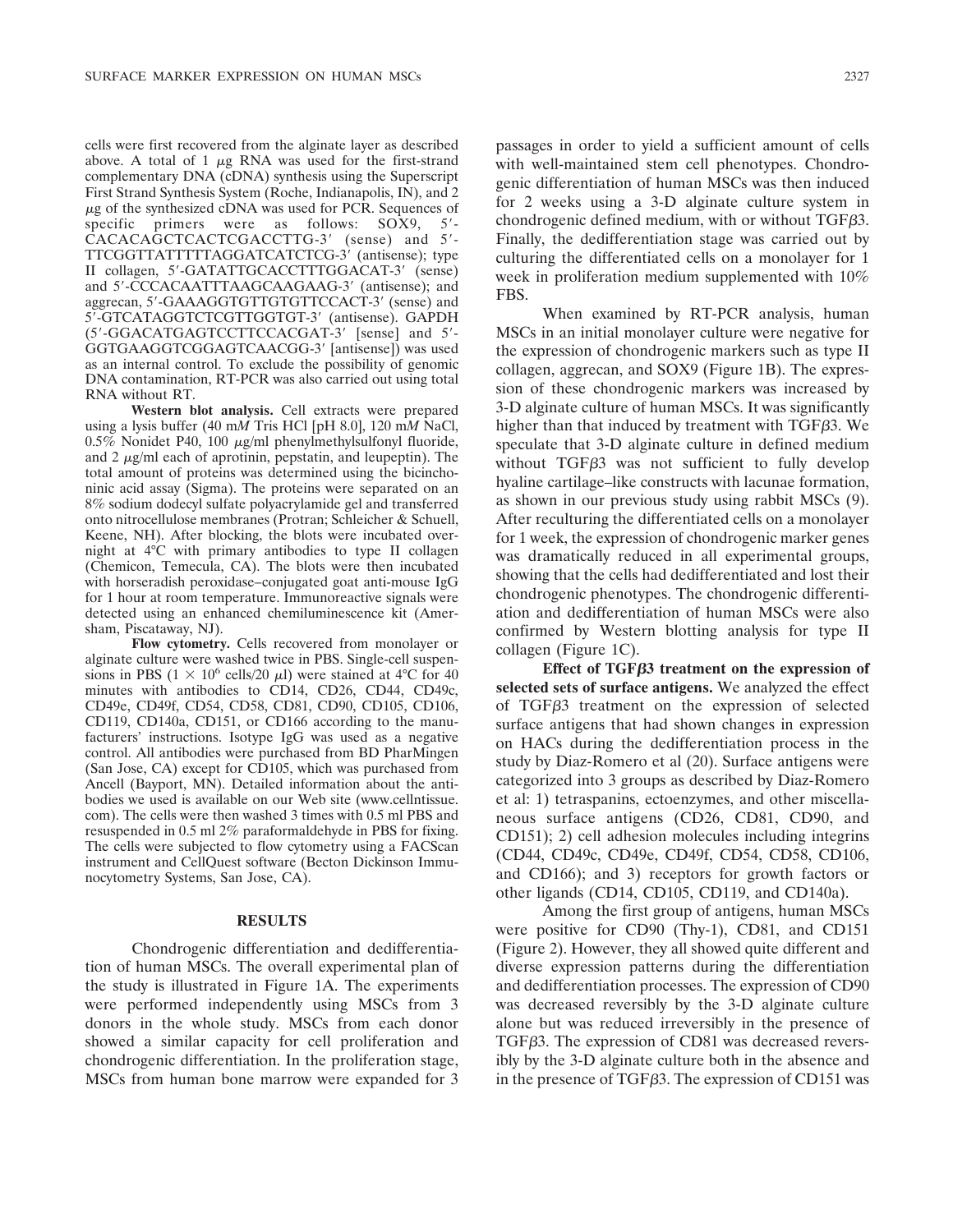

Figure 2. Effects of TGF<sub>B</sub>3 treatment on the expression of tetraspanins, ectoenzymes, and other miscellaneous surface antigens. Under the experimental plan shown in Figure 1, the effect of treatment with TGF $\beta$ 3 on the expression of an ectoenzyme (CD26), tetraspanins (CD81 and CD151), and a miscellaneous surface marker (CD90) was examined by flow cytometry. Analysis was carried out at passage 3 of monolayer culture (I), at 2 weeks of 3-D alginate culture (II-2W), and at 1 week of replating (III). Vertical dashed lines, based on stage I, serve as the baseline for comparisons with other groups. See Figure 1 for definitions.

not significantly changed without  $TGF\beta3$  but was reduced reversibly by  $TGF\beta3$  treatment during the 3-D alginate culture. The expression of CD26 (peptidase IV) was not changed significantly under any condition.

Among the integrins tested, human MSCs were



Figure 3. Effects of TGF<sub>B</sub>3 treatment on the expression of adhesion molecules. Under the experimental plan shown in Figure 1, the effect of treatment with TGF $\beta$ 3 on the expression of integrins (CD49c, CD49e, and CD49f), immunoglobulins (CD54 [intercellular adhesion molecule 1], CD106 [vascular cell adhesion molecule 1], CD58 [lymphocyte function–associated antigen 3], and CD166 [activated leukocyte cell adhesion molecule]), and other adhesion molecules (CD44) was examined by flow cytometry. Analysis was carried out at passage 3 of monolayer culture (I), at 2 weeks of 3-D alginate culture (II-2W), and at 1 week of replating (III). Vertical dashed lines, based on stage I, serve as the baseline for comparisons with other groups. See Figure 1 for definitions.



Figure 4. Effects of TGF<sub> $\beta$ 3</sub> treatment on the expression of cell surface receptors. Under the experimental plan shown in Figure 1, the effect of treatment with TGF3 on the expression of cytokine or lipopolysaccharide receptors (CD14, CD105, CD119, and CD140a) was examined by flow cytometry. Analysis was carried out at passage 3 of monolayer culture (I), at 2 weeks of 3-D alginate culture (II-2W), and at 1 week of replating (III). Vertical dashed lines, based on stage I, serve as the baseline for comparisons with other groups. See Figure 1 for definitions.

positive for CD49c ( $\alpha$ 3 integrin) and CD49e ( $\alpha$ 5 integrin), but negative for CD49f ( $\alpha$ 6 integrin) (Figure 3). The expression of these integrins was not further changed by the 3-D alginate culture alone, and only the expression of CD49c was decreased reversibly by  $TGF \beta 3$ treatment. Among the other cell adhesion molecules tested, human MSCs were positive for CD44 (hyaluronan receptor), CD58 (lymphocyte function–associated antigen 3), and CD166 (activated leukocyte cell adhesion molecule) and negative for CD54 (intercellular adhesion molecule 1) and CD106 (vascular cell adhesion molecule 1). The expression of CD44, CD58, and CD166 was decreased reversibly by the 3-D alginate culture alone and irreversibly in the presence of  $TGF \beta 3$ . The expression of CD54 and CD106 was not observed under any condition.

In the case of cell surface receptors, human MSCs were positive only for CD105 (endoglin) and negative for the other surface antigens (Figure 4). The expression of CD105 was decreased reversibly by the 3-D alginate culture but irreversibly in the presence of TGF<sub>B</sub>3. The expression of CD<sub>14</sub> (lipopolysaccharide receptor), CD119 (interferon- $\gamma$  receptor), and CD140a (platelet-derived growth factor receptor  $\alpha$ ) was not detected at significant levels under any condition.

The results of flow cytometric analyses are summarized in Table 1. The surface antigens were classified into 3 groups based on their changes in expression in 3-D alginate culture in the presence or absence of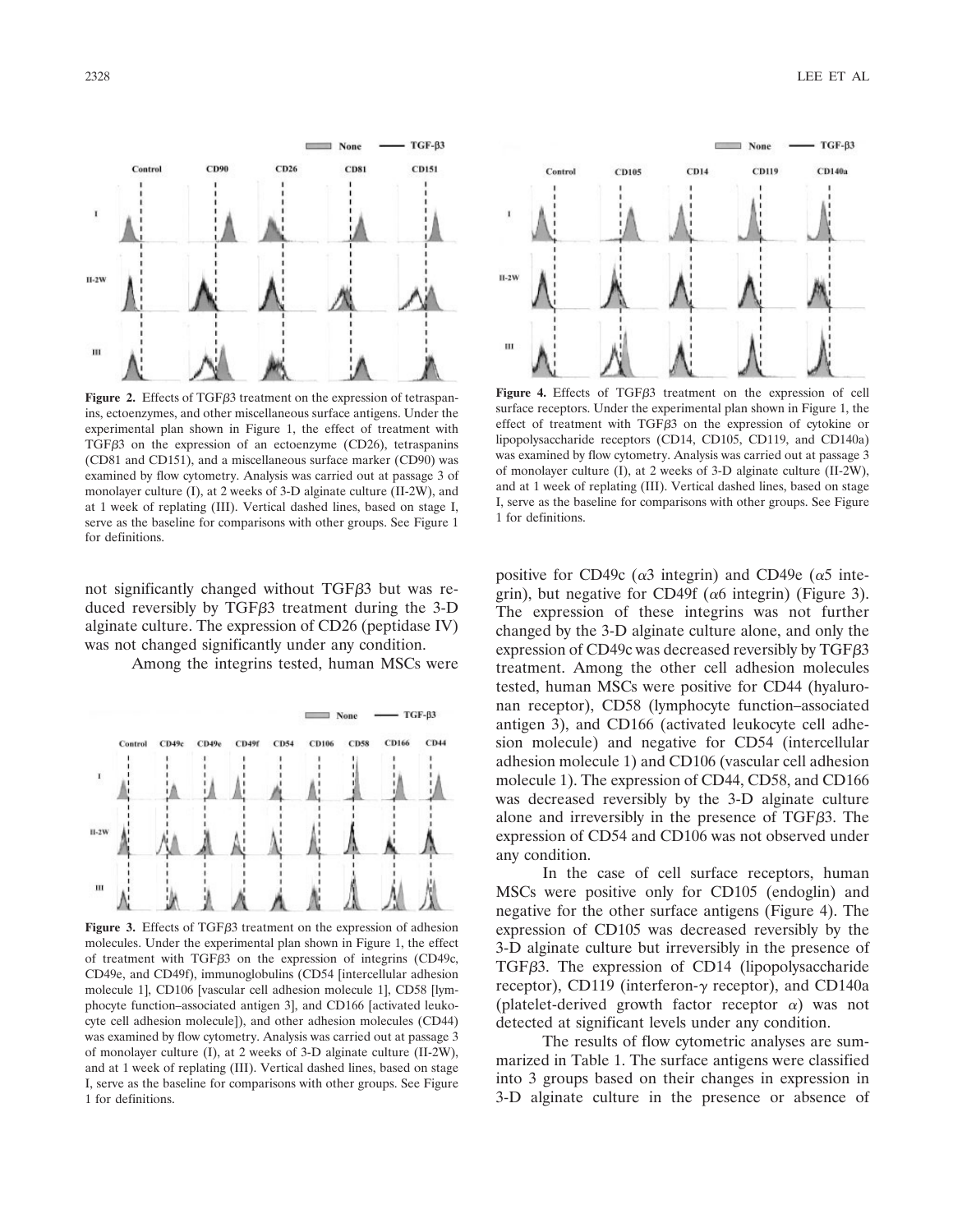|                           | Human MSCs                           |                                                       |                                            |                                                  |                                            |                                                 |                                             |
|---------------------------|--------------------------------------|-------------------------------------------------------|--------------------------------------------|--------------------------------------------------|--------------------------------------------|-------------------------------------------------|---------------------------------------------|
|                           |                                      | No TGF $\beta$ 3 treatment during<br>alginate culture |                                            | $TGF\beta3$ treatment during<br>alginate culture |                                            | Human chondrocytes<br>(Diaz-Romero et al, 2005) |                                             |
| Group,<br>surface antigen | Monolayer<br>culture<br>(3 passages) | Alginate<br>culture<br>$(2 \text{ weeks})$            | Monolayer<br>culture<br>$(7 \text{ days})$ | Alginate<br>culture<br>$(2 \text{ weeks})$       | Monolayer<br>culture<br>$(7 \text{ days})$ | Monolayer<br>culture<br>(24 hours)              | Monolayer<br>culture<br>$(2 \text{ weeks})$ |
| Group 1                   |                                      |                                                       |                                            |                                                  |                                            |                                                 |                                             |
| CD44                      | $98.52 \pm 3.24$                     | $48.14 \pm 8.42$                                      | $98.72 \pm 2.43$                           | $42.71 \pm 7.35$                                 | $36.25 \pm 9.52$                           | $97.61 \pm 0.68$                                | $91.80 \pm 6.95$                            |
| CD58                      | $72.51 \pm 23.52$                    | $12.42 \pm 1.23$                                      | $58.46 \pm 4.38$                           | $16.52 \pm 3.56$                                 | $14.18 \pm 8.52$                           | $2.50+$                                         | 4.10†                                       |
| $CD81+$                   | $99.75 \pm 0.27$                     | $43.58 \pm 8.23$                                      | $95.84 \pm 0.85$                           | $21.53 \pm 6.95$                                 | $97.22 \pm 0.39$                           | $93.98 \pm 3.97$                                | $84.55 \pm 8.83$                            |
| CD90                      | $99.97 \pm 0.03$                     | $18.67 \pm 2.54$                                      | $99.56 \pm 0.59$                           | $21.55 \pm 9.42$                                 | $25.64 \pm 5.96$                           | $3.18 \pm 1.19$                                 | $99.88 \pm 0.03$                            |
| CD105                     | $97.26 \pm 4.19$                     | $10.23 \pm 8.91$                                      | $90.79 \pm 2.78$                           | $11.17 \pm 9.31$                                 | $10.71 \pm 2.91$                           | $67.35 \pm 4.26$                                | $95.00 \pm 4.12$                            |
| CD166                     | $99.68 \pm 0.21$                     | $26.41 \pm 8.54$                                      | $98.79 \pm 2.48$                           | $22.41 \pm 10.38$                                | $41.63 \pm 8.62$                           | $35.21 \pm 6.62$                                | $92.31 \pm 5.53$                            |
| Group 2                   |                                      |                                                       |                                            |                                                  |                                            |                                                 |                                             |
| CD49c                     | $99.57 \pm 0.31$                     | $97.25 \pm 3.62$                                      | $74.33 \pm 4.36$                           | $12.36 \pm 6.93$                                 | $93.52 \pm 5.30$                           | $66.59 \pm 4.56$                                | $84.06 \pm 11.35$                           |
| CD49e                     | $99.92 \pm 0.01$                     | $97.26 \pm 0.30$                                      | $97.21 \pm 1.84$                           | $57.72 \pm 13.56$                                | $98.33 \pm 0.71$                           | $94.24 \pm 3.74$                                | $99.91 \pm 0.02$                            |
| CD151                     | $99.85 \pm 0.12$                     | $98.39 \pm 7.23$                                      | $94.36 \pm 3.65$                           | $32.88 \pm 7.85$                                 | $98.54 \pm 0.63$                           | $94.00 \pm 3.96$                                | $84.56 \pm 8.83$                            |
| Group 3                   |                                      |                                                       |                                            |                                                  |                                            |                                                 |                                             |
| CD14                      | $8.89 \pm 5.49$                      | $2.49 \pm 1.60$                                       | $5.28 \pm 1.41$                            | $1.73 \pm 0.74$                                  | $2.68 \pm 0.88$                            | $49.94 \pm 4.15$                                | $4.39 \pm 1.33$                             |
| CD26                      | $14.35 \pm 5.23$                     | $3.27 \pm 1.09$                                       | $7.54 \pm 0.32$                            | $3.56 \pm 3.06$                                  | $39.56 \pm 17.21$                          | $3.01+$                                         | 4.85†                                       |
| CD49f                     | $8.82 \pm 1.82$                      | $10.28 \pm 1.62$                                      | $2.75 \pm 1.47$                            | $0.32 \pm 0.13$                                  | $5.87 \pm 2.14$                            | $11.77 \pm 2.26$                                | $60.78 \pm 8.00$                            |
| CD54                      | $28.62 \pm 18.53$                    | $12.21 \pm 7.54$                                      | $35.47 \pm 8.16$                           | $5.56 \pm 0.23$                                  | $22.35 \pm 3.58$                           | $88.55 \pm 7.33$                                | $78.41 \pm 4.62$                            |
| CD106                     | $8.76 \pm 1.28$                      | $12.32 \pm 2.23$                                      | $9.14 \pm 0.26$                            | $0.62 \pm 0.14$                                  | $7.28 \pm 0.42$                            | $95.31 \pm 2.49$                                | $62.01 \pm 6.80$                            |
| CD119                     | $13.56 \pm 10.68$                    | $2.36 \pm 0.53$                                       | $8.66 \pm 0.62$                            | $3.23 \pm 1.62$                                  | $5.33 \pm 0.13$                            | 2.90†                                           | 3.10+                                       |
| CD140a                    | $11.98 \pm 1.80$                     | $8.61 \pm 1.08$                                       | $7.39 \pm 0.17$                            | $2.24 \pm 1.85$                                  | $7.49 \pm 2.04$                            | 2.40 <sup>†</sup>                               | 5.60†                                       |

Table 1. Summary of the results of flow cytometry<sup>\*</sup>

\* Values are the mean  $\pm$  SD percentage of cells expressing each surface antigen and are derived from 3 independent experiments using mesenchymal stem cells (MSCs) from individual donors. Results were also compared with those reported by Diaz-Romero et al (20). The surface antigens examined were classified into groups 1, 2, and 3 based on their expression patterns during chondrogenic differentiation and dedifferentiation of human MSCs (see Results).

† No data were available for the SD.

‡ CD81 showed a somewhat different expression pattern from the other group 1 antigens, in that transforming growth factor β3 (TGFβ3) did not affect its expression pattern at the dedifferentiation stage.

TGF3 treatment. The surface antigens in group 1 were all expressed at high levels in human MSCs in monolayer culture; their expression was decreased reversibly by the 3-D alginate culture and irreversibly in the presence of TGF<sub>B3</sub>, except for CD<sub>81</sub>, which showed reversible changes regardless of TGF3. The surface antigens in group 2 were also well expressed in human MSCs in monolayer culture, and their expression decreased reversibly only in the presence of TGF $\beta$ 3. The surface antigens in group 3 were expressed at low levels in human MSCs and showed no significant increase in their expression levels during the differentiation and dedifferentiation processes (mostly <30% overall).

**Early changes in the expression of group 1 surface antigens.** The expression of group 1 surface antigens other than CD81 was examined before 3-D alginate culture and on days 1, 3, 7, and 14 after 3-D alginate culture to determine whether the decrease in expression levels seen at 2 weeks was a rapid change or a gradual one. As shown in Figure 5, their expression levels clearly started to decrease from day 1, but the decrease was gradual with time after 3-D alginate cul-



**Figure 5.** The early expression pattern of group 1 surface markers other than CD81 during the chondrogenic differentiation of human MSCs. Under the experimental plan shown in Figure 1, the expression of CD44, CD90, CD105, CD166, and CD58 was examined before 3-D alginate culture (I) and on days 1, 3, 7, and 14 (II-1 day, II-3 days, II-7 days, and II-2W, respectively) after 3-D alginate culture by flow cytometry. See Figure 1 for definitions.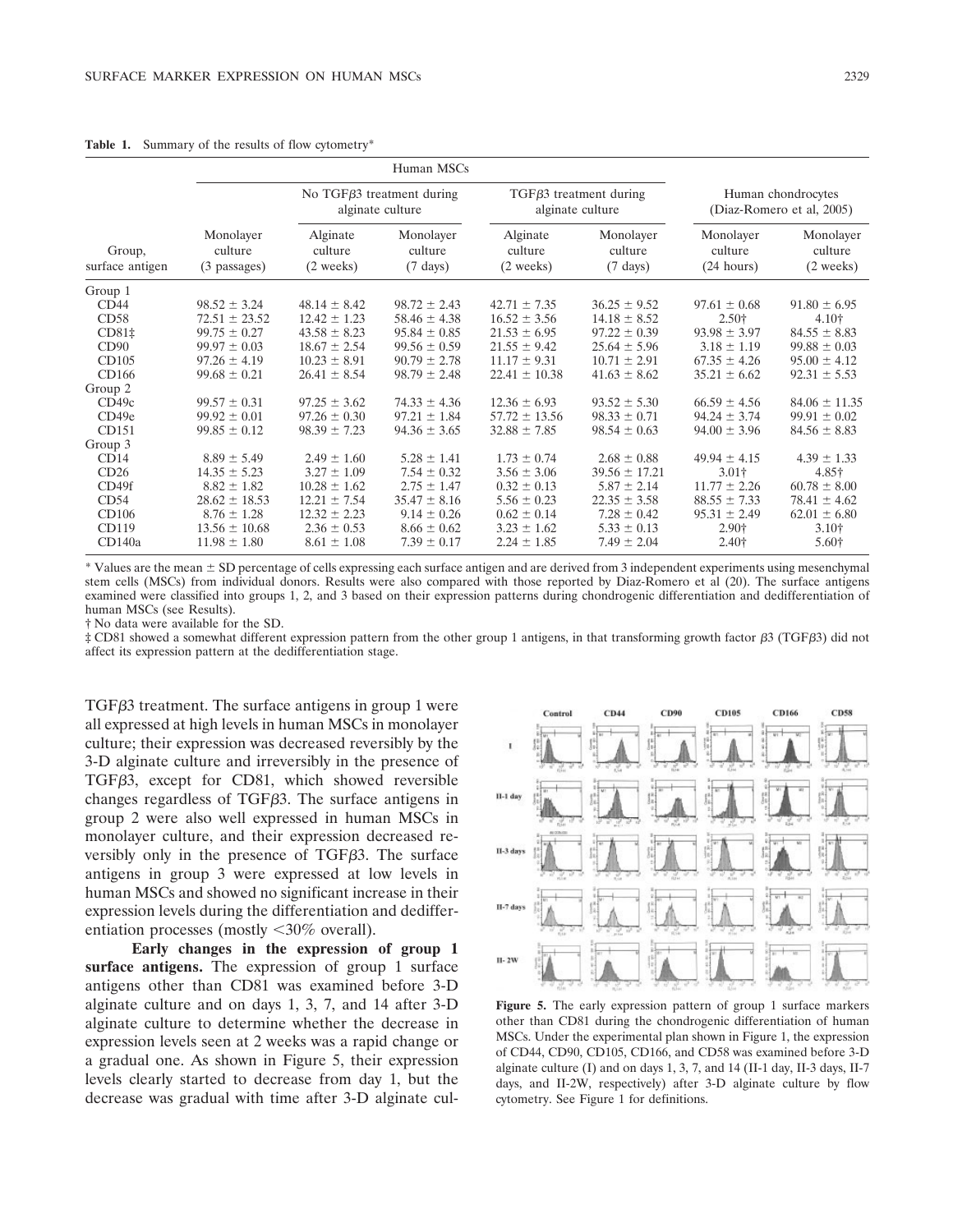ture. This result suggests that the decrease in expression levels was not caused by rapid changes in the culture environment itself and might involve progressive changes in cell physiology. The expression of these surface antigens was also decreased in basal medium  $(\alpha$ -MEM, 10% FBS), which suggests again that changes in their expression patterns were caused by changes in the culture environment but were not specific to chondrogenic differentiation (additional data are available at http://www.cellntissue.com/data/bbs/0905070. 614216.jpg).

## **DISCUSSION**

Using flow cytometry, we systematically investigated changes in the expression of 16 surface antigens on human MSCs that depended on chondrogenic differentiation and dedifferentiation processes. The surface antigens tested in the present study were chosen based on the previously reported study by Diaz-Romero et al (20), who identified groups of surface antigens specifically expressed in dedifferentiated human chondrocytes. As summarized in Table 1, flow cytometry was used to identify 3 groups of surface antigens showing differential expression patterns during the experimental stages. We could not find any specific marker whose expression was induced by the chondrogenic differentiation of human MSCs, but we did find subsets of surface antigens whose expression was reduced during the process. No specific expression pattern was observed according to the categories of surface antigens described by Diaz-Romero et al (20), suggesting that specific groups of antigens, such as cell adhesion molecules, cell surface receptors, and the like, have no apparent roles in chondrogenic differentiation and dedifferentiation. Specific functions of the surface antigens, particularly in cartilage, have been well summarized by Diaz-Romero et al (20). The expression pattern of the surface markers will be discussed in detail group by group and compared with the results reported by Diaz-Romero et al (20).

The group 1 antigens (CD44, CD58, CD81, CD90, CD105, and CD166) were all well-known surface markers of human MSCs except for CD81 (17,24) and were also expressed at high levels on expanding human MSCs in the present study. Their expression levels decreased during the chondrogenic differentiation process, with or without TGF $\beta$ 3, consistent with a previous study showing a similar result for CD44, CD90, and CD105 in micromass culture of human MSCs (13). We speculate that the group 1 surface antigens might be markers of human MSCs for changes in the microenvironment, but not specific negative markers in active chondrocytes. First, their expression level started to decrease right after the 3-D alginate culture without TGF3 treatment and became significantly low on days 7 and 14, when no significant chondrogenic differentiation was observed. Second, the irreversible decrease in their expression induced by  $TGF\beta3$  treatment was inconsistent with their high level of expression in dedifferentiated HACs (20). Further, some of the markers such as CD44, CD58, and CD105 were also shown to be expressed in active HACs (20,25).

The group 2 surface antigens (CD49c, CD49e, and CD151) were also expressed at high levels in human MSCs. Their expression levels showed no significant change at all stages in the absence of TGF<sub>B3</sub>, but decreased reversibly during the differentiation stage only in the presence of  $TGF\beta3$ . This result suggests that they could be negative markers, at least for the chondrogenic differentiation of human MSCs. Further analyses are necessary to address this possibility. However, they do not appear to be negative markers for chondrocytes because they were shown to be expressed at high levels in active HACs (20,25). The group 3 surface antigens were expressed at low levels in human MSCs, and their expression levels fluctuated without a significant increase during the differentiation and dedifferentiation processes. Also, the low expression levels of CD54 and CD106 are inconsistent with their high levels of expression both in active and in dedifferentiated HACs (20).

Our results suggest that expression patterns of the surface markers overall were quite different between HACs and human MSCs during differentiation and/or dedifferentiation processes. We speculate that the chondrogenic differentiation condition of human MSCs in vitro is artificial, especially given continuous treatment with TGF<sub>B3</sub>, and that it does not completely recapitulate the dynamic changes seen during chondrogenic development in vivo. There might also be innate differences between MSCs differentiating into chondrocytes in vivo and human MSCs isolated from adult bone marrow in vitro. Therefore, expression patterns of surface antigens in this study may not definitely represent the phenomena in vivo, but these antigens could be specific markers for chondrogenic differentiation of human MSCs in vitro.

Human MSCs isolated from adult bone marrow in this study were positive for CD44, CD49c, CD49e, CD81, CD90, CD105, CD151, and CD166 and were negative for CD14, CD26, CD49f, CD54, CD106, CD119, and CD140a. Most of them are already known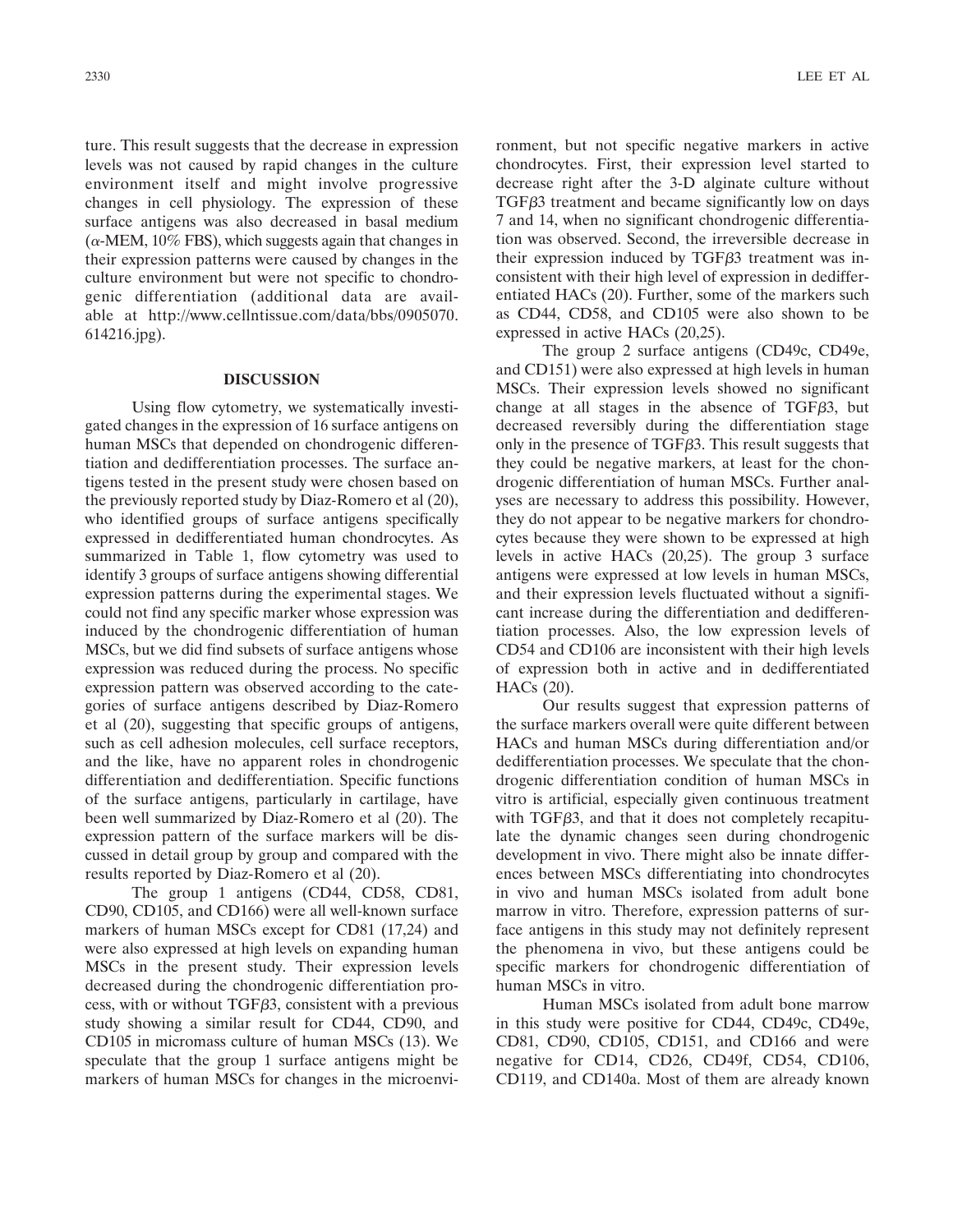in human MSCs (17,24,26), but the expression pattern of CD49c was introduced for the first time in the present study. The expression of CD81 both on human MSCs and on chondrocytes has been reported previously, but its function has not yet been identified (27,28). Grogan et al showed that CD44, CD151, and CD49c were expressed at significantly higher levels on chondrocytes with higher chondrogenic capacity (25). However, they were all highly expressed on human MSCs in the present study and in other studies, and it is questionable whether they could be specific markers for active chondrocytes (27). CD58 was expressed at moderate levels on human MSCs in the present study. Independent groups have reported its expression either on normal HACs (20) or, in contrast, only in arthritic joints (29). The expression levels of CD54 and CD106 were shown to be variable depending on the donor ages and passage numbers (26).

Previously, clonal populations of dedifferentiated adult HACs were reported to gain stem cell properties, thus becoming able to differentiate into the chondrogenic, osteogenic, and adipogenic lineages (30). Diaz-Romero et al also suggested that dedifferentiated HACs had reverted to a primitive phenotype, at least in terms of surface markers, because some MSC markers such as CD10, CD90, CD105, and CD166 were up-regulated after dedifferentiation (20). However, we are not sure that human MSCs, once they have differentiated into the chondrogenic lineage with TGF<sub>B3</sub> treatment, could regain their stem cell capacity after dedifferentiation, because typical human MSC markers such as CD44, CD90, and CD105 were lost irreversibly during differentiation. The irreversible loss of typical human MSC markers could be an unexpected outcome of long-term treatment with TGF3 in vitro. It will be an interesting project to examine the stem cell phenotype, after dedifferentiation, of human MSCs that have differentiated with TGF $\beta$ 3 treatment.

#### **AUTHOR CONTRIBUTIONS**

Drs. Min and Park had full access to all of the data in the study and take responsibility for the integrity of the data and the accuracy of the data analysis. **Study design.** Min, Park. **Acquisition of data.** Lee. **Analysis and interpretation of data.** Lee, Choi. **Manuscript preparation.** Lee, Choi. **Statistical analysis.** Lee.

#### **REFERENCES**

1. Johnstone B, Hering TM, Caplan AI, Goldberg VM, Yoo JU. In vitro chondrogenesis of bone marrow-derived mesenchymal progenitor cells. Exp Cell Res 1998;238:265–72.

- 2. Majumdar MK, Banks V, Peluso DP, Morris EA. Isolation, characterization, and chondrogenic potential of human bone marrow-derived multipotential stromal cells. J Cell Physiol 2000; 185:98–106.
- 3. Barry F, Boynton RE, Liu B, Murphy JM. Chondrogenic differentiation of mesenchymal stem cells from bone marrow: differentiation-dependent gene expression of matrix components. Exp Cell Res 2001;268:189–200.
- 4. Ma HL, Hung SC, Lin SY, Chen YL, Lo WH. Chondrogenesis of human mesenchymal stem cells encapsulated in alginate beads. J Biomed Mater Res A 2003;64:273–81.
- 5. Cui JH, Park SR, Park K, Choi BH, Min BH. Preconditioning of mesenchymal stem cells with low-intensity ultrasound for cartilage formation in vivo. Tissue Eng 2007;13:351–60.
- 6. Huang CY, Hagar KL, Frost LE, Sun Y, Cheung HS. Effects of cyclic compressive loading on chondrogenesis of rabbit bonemarrow derived mesenchymal stem cells. Stem Cells 2004;22: 313–23.
- 7. Angele P, Yoo JU, Smith C, Mansour J, Jepsen KJ, Nerlich M, et al. Cyclic hydrostatic pressure enhances the chondrogenic phenotype of human mesenchymal progenitor cells differentiated in vitro. J Orthop Res 2003;21:451–7.
- 8. Indrawattana N, Chen G, Tadokoro M, Shann LH, Ohqushi H, Tateishi T, et al. Growth factor combination for chondrogenic induction from human mesenchymal stem cell. Biochem Biophys Res Commun 2004;320:914–9.
- 9. Lee HJ, Choi BH, Min BH, Park SR. Low-intensity ultrasound stimulation enhances chondrogenic differentiation in alginate culture of mesenchymal stem cells. Artif Organs 2006;30:707–15.
- 10. Goldring MB, Tsuchimochi K, Ijiri K. The control of chondrogenesis. J Cell Biochem 2006;97:33–44.
- 11. Sekiya I, Vuoristo JT, Larson BL, Prockop DJ. In vitro cartilage formation by human adult stem cells from bone marrow stroma defines the sequence of cellular and molecular events during chondrogenesis. Proc Natl Acad Sci U S A 2002;99:4397-402.
- 12. Ylostalo J, Smith JR, Pochampally RR, Matz R, Sekiya I, Larson BL, et al. Use of differentiating adult stem cells (marrow stromal cells) to identify new downstream target genes for transcription factors. Stem Cells 2006;24:642–52.
- 13. Yang JW, de Isla N, Huselstein C, Sarda-Kolopp MN, Li N, Li YP, et al. Evaluation of human MSCs cell cycle, viability and differentiation in micromass culture. Biorheology 2006;43:489–96.
- 14. Javazon EH, Colter DC, Schwarz EJ, Prockop DJ. Rat marrow stromal cells are more sensitive to plating density and expand more rapidly from single-cell-derived colonies than human marrow stromal cells. Stem Cells 2001;19:219–25.
- 15. Eslaminejad MB, Nikmahzar A, Taghiyar L, Nadri S, Massumi M. Murine mesenchymal stem cells isolated by low density primary culture system. Dev Growth Differ 2006;48:361–70.
- 16. Decheva D, Popov C, Mutschler W, Schieker M. Human mesenchymal stem cells in contact with their environment: surface characteristics and the integrin system. J Cell Mol Med 2007;11: 21–38.
- 17. Pittenger MF, Mackay AM, Beck SC, Jaiswal RK, Douglas R, Mosca JD, et al. Multilineage potential of adult human mesenchymal stem cells. Science 1999;284:143–7.
- 18. Wiesmann A, Buhring HJ, Mentrup C, Wiesmann HP. Decreased CD90 expression in human mesenchymal stem cells by applying mechanical stimulation. Head Face Med 2006;2:8.
- 19. Honczarenko M, Le Y, Swierkowski M, Ghiran I, Glodek AM, Silberstein LE. Human bone marrow stromal cells express a distinct set of biologically functional chemokine receptors. Stem Cells 2006;24:1030–41.
- 20. Diaz-Romero J, Gaillard JP, Grogan SP, Nesic D, Trub T, Mainil-Varlet P. Immunophenotypic analysis of human articular chondrocytes: changes in surface markers associated with cell expansion in monolayer culture. J Cell Physiol 2005;202:731–42.